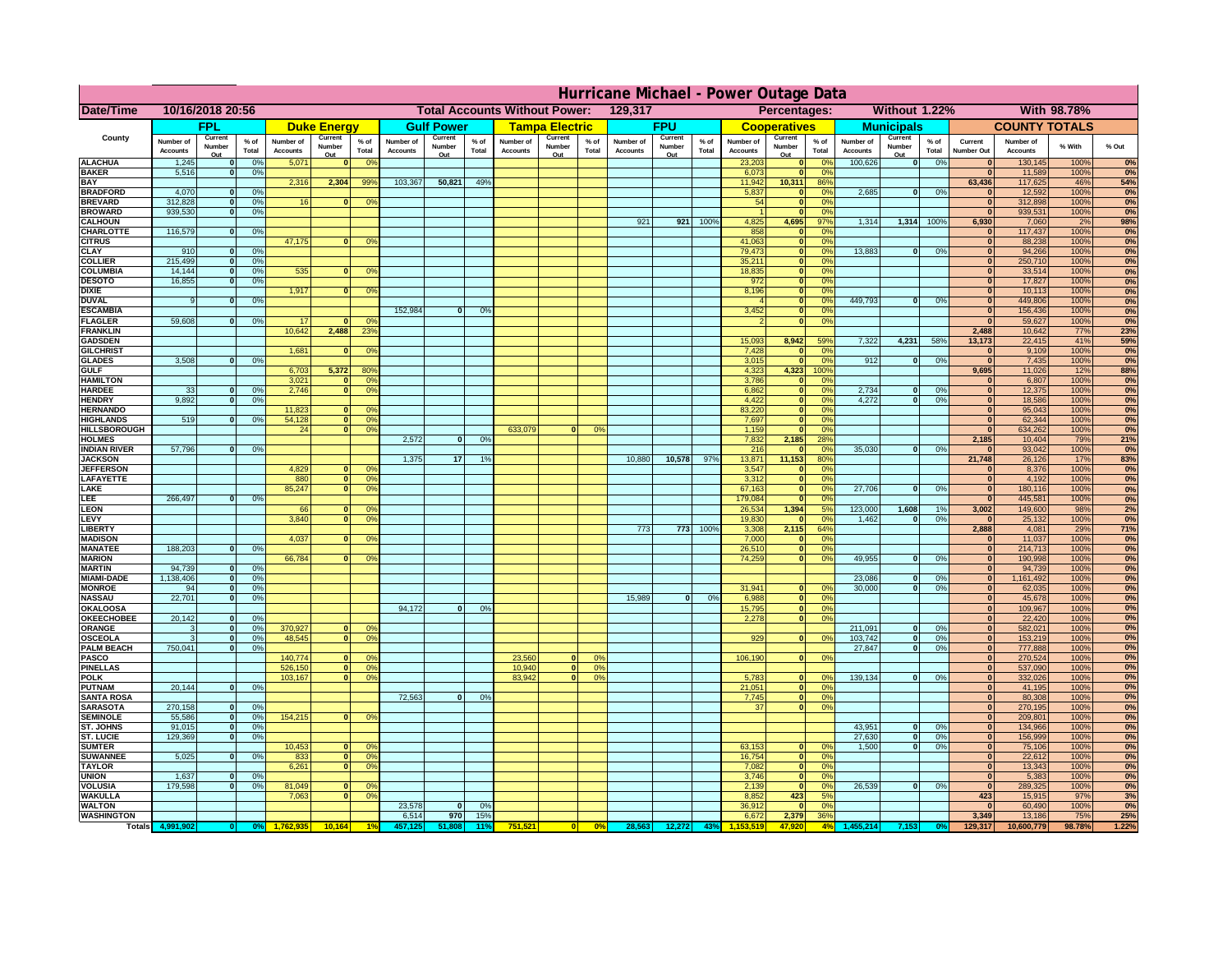# 10/16/2018 8:57 PM Hurricane Michael

| <b>Power Provider</b>                   | <b>County</b>       | <b>Number of Customers</b> | <b>Current Number Out</b> | <b>Outage Percentage</b> | <b>Estimated Restore Time</b> |
|-----------------------------------------|---------------------|----------------------------|---------------------------|--------------------------|-------------------------------|
|                                         |                     |                            |                           |                          |                               |
| <b>Gulf Power Company</b>               | BAY                 | 103,367                    | 50,821                    | 49.17%                   | >5 days                       |
| West Florida Electric Cooperative, Inc. | <b>JACKSON</b>      | 13,824                     | 11,106                    | 80.34%                   | >5 days                       |
| Florida Public Utilities Corporation    | <b>JACKSON</b>      | 10,880                     | 10,578                    | 97.22%                   | >5 days                       |
| Gulf Coast Electric Cooperative, Inc.   | BAY                 | 11,942                     | 10,311                    | 86.34%                   | >5 days                       |
| Talquin Electric Cooperative, Inc.      | GADSDEN             | 15,093                     | 8,942                     | 59.25%                   | >5 days                       |
| Duke Energy                             | <b>GULF</b>         | 6,703                      | 5,372                     | 80.14%                   | 72                            |
|                                         |                     |                            |                           |                          |                               |
| Gulf Coast Electric Cooperative, Inc.   | <b>GULF</b>         | 4,323                      | 4,323                     | 100.00%                  | >5 days                       |
| City of Quincy                          | GADSDEN             | 4,768                      | 3,531                     | 74.06%                   | >5 days                       |
| West Florida Electric Cooperative, Inc. | <b>CALHOUN</b>      | 2,977                      | 2,852                     | 95.80%                   | >5 days                       |
| Duke Energy                             | <b>FRANKLIN</b>     | 10,642                     | 2,488                     | 23.38%                   | 48                            |
| <b>Duke Energy</b>                      | BAY                 | 2,316                      | 2,304                     | 99.48%                   | <b>TBD</b>                    |
| West Florida Electric Cooperative, Inc. | <b>HOLMES</b>       | 7,539                      | 2,185                     | 28.98%                   | >5 days                       |
| Talquin Electric Cooperative, Inc.      | <b>LIBERTY</b>      | 3,308                      | 2,115                     | 63.94%                   | >5 days                       |
|                                         |                     |                            |                           |                          |                               |
| Gulf Coast Electric Cooperative, Inc.   | CALHOUN             | 1,848                      | 1,843                     | 99.73%                   | >5 days                       |
| City of Tallahassee                     | <b>LEON</b>         | 123,000                    | 1,608                     | 1.31%                    | $>72$                         |
| West Florida Electric Cooperative, Inc. | WASHINGTON          | 4,235                      | 1,430                     | 33.77%                   | >5 days                       |
| Talquin Electric Cooperative, Inc.      | <b>LEON</b>         | 26,534                     | 1,394                     | 5.25%                    | >5 days                       |
| City of Blountstown                     | CALHOUN             | 1,314                      | 1,314                     | 100.00%                  | >5 days                       |
| <b>Gulf Power Company</b>               | <b>WASHINGTON</b>   | 6,514                      | 970                       | 14.89%                   | 48                            |
|                                         |                     |                            |                           |                          |                               |
| Gulf Coast Electric Cooperative, Inc.   | WASHINGTON          | 2,437                      | 949                       | 38.94%                   | >5 days                       |
| Florida Public Utilities Corporation    | CALHOUN             | 921                        | 921                       | 100.00%                  | >5 days                       |
| Florida Public Utilities Corporation    | <b>LIBERTY</b>      | 773                        | 773                       | 100.00%                  | >5 days                       |
| Chattahoochee Electric                  | <b>GADSDEN</b>      | 1,163                      | 700                       | 60.19%                   | >5 days                       |
| Talquin Electric Cooperative, Inc.      | WAKULLA             | 8,852                      | 423                       | 4.78%                    | >5 days                       |
| Gulf Coast Electric Cooperative, Inc.   | <b>JACKSON</b>      | 47                         | 47                        | 100.00%                  | >5 days                       |
|                                         |                     |                            |                           |                          |                               |
| <b>Gulf Power Company</b>               | <b>JACKSON</b>      | 1,375                      | 17                        | 1.24%                    | $24$                          |
| Central Florida Electric Cooperative    | <b>ALACHUA</b>      | 875                        | $\mathbf 0$               | 0.00%                    | <b>TBD</b>                    |
| Central Florida Electric Cooperative    | <b>DIXIE</b>        | 7,595                      | 0                         | 0.00%                    | TBD                           |
| Central Florida Electric Cooperative    | <b>GILCHRIST</b>    | 7,424                      | $\mathbf 0$               | 0.00%                    | Restored                      |
| Central Florida Electric Cooperative    | LAFAYETTE           | 9                          | 0                         | 0.00%                    | TBD                           |
| Central Florida Electric Cooperative    | LEVY                | 17,513                     | $\mathbf 0$               | 0.00%                    | Restored                      |
| Central Florida Electric Cooperative    | <b>MARION</b>       | 9                          | 0                         | 0.00%                    | TBD                           |
|                                         |                     |                            |                           |                          |                               |
| Choctawhatchee Electric Cooperative     | <b>HOLMES</b>       | 293                        | $\mathbf 0$               | 0.00%                    | Restored                      |
| Choctawhatchee Electric Cooperative     | <b>OKALOOSA</b>     | 15,795                     | 0                         | 0.00%                    | Restored                      |
| Choctawhatchee Electric Cooperative     | <b>SANTA ROSA</b>   | 201                        | $\mathbf 0$               | 0.00%                    | Restored                      |
| Choctawhatchee Electric Cooperative     | <b>WALTON</b>       | 36,812                     | 0                         | 0.00%                    | Restored                      |
| City of Alachua                         | <b>ALACHUA</b>      | 4,426                      | $\mathbf 0$               | 0.00%                    | <b>TBD</b>                    |
| City of Bartow                          | POLK                | 11,790                     | $\pmb{0}$                 | 0.00%                    | TBD                           |
| City of Bushnell                        | <b>SUMTER</b>       | 1,500                      | $\mathbf 0$               | 0.00%                    | <b>TBD</b>                    |
| City of Clewiston                       | <b>HENDRY</b>       | 4,272                      | 0                         | 0.00%                    | TBD                           |
|                                         |                     |                            |                           |                          |                               |
| City of Fort Meade                      | <b>POLK</b>         | 2,379                      | $\mathbf 0$               | 0.00%                    | <b>TBD</b>                    |
| City of Havana                          | GADSDEN             | 1,391                      | $\pmb{0}$                 | 0.00%                    | Restored                      |
| City of Leesburg                        | LAKE                | 22,000                     | $\mathbf 0$               | 0.00%                    | <b>TBD</b>                    |
| City of Moore Haven                     | <b>GLADES</b>       | 912                        | 0                         | 0.00%                    | TBD                           |
| City of Mount Dora                      | LAKE                | 5,706                      | $\mathbf 0$               | 0.00%                    | <b>TBD</b>                    |
| City of Newberry                        | <b>ALACHUA</b>      | 1,727                      | 0                         | 0.00%                    | <b>TBD</b>                    |
| City of Starke                          | <b>BRADFORD</b>     | 2,685                      | $\mathbf 0$               | 0.00%                    | <b>TBD</b>                    |
|                                         |                     |                            |                           |                          |                               |
| City of Vero Beach                      | <b>INDIAN RIVER</b> | 35,030                     | $\mathbf 0$               | 0.00%                    | TBD                           |
| City of Wauchula                        | HARDEE              | 2,734                      | $\pmb{0}$                 | 0.00%                    | TBD                           |
| City of Williston                       | LEVY                | 1,462                      | 0                         | 0.00%                    | TBD                           |
| City of Winter Park                     | ORANGE              | 13,941                     | $\mathsf{O}\xspace$       | 0.00%                    | <b>TBD</b>                    |
| Clay Electric Cooperative               | <b>ALACHUA</b>      | 22,328                     | 0                         | 0.00%                    | TBD                           |
| Clay Electric Cooperative               | <b>BAKER</b>        | 2,476                      | $\mathsf{O}\xspace$       | 0.00%                    | TBD                           |
| Clay Electric Cooperative               | <b>BRADFORD</b>     | 5,837                      | 0                         | 0.00%                    | TBD                           |
|                                         |                     |                            |                           |                          |                               |
| Clay Electric Cooperative               | <b>CLAY</b>         | 79,473                     | $\mathsf{O}\xspace$       | 0.00%                    | TBD                           |
| Clay Electric Cooperative               | COLUMBIA            | 16,922                     | 0                         | 0.00%                    | TBD                           |
| Clay Electric Cooperative               | <b>DUVAL</b>        | $\overline{4}$             | $\mathsf{O}\xspace$       | 0.00%                    | <b>TBD</b>                    |
| Clay Electric Cooperative               | <b>FLAGLER</b>      | $\overline{2}$             | 0                         | 0.00%                    | TBD                           |
| Clay Electric Cooperative               | <b>GILCHRIST</b>    | $\overline{4}$             | $\pmb{0}$                 | 0.00%                    | <b>TBD</b>                    |
| Clay Electric Cooperative               | LAKE                | 2,239                      | 0                         | 0.00%                    | TBD                           |
| Clay Electric Cooperative               | LEVY                | 712                        | $\pmb{0}$                 | 0.00%                    | <b>TBD</b>                    |
|                                         |                     |                            |                           |                          |                               |
| Clay Electric Cooperative               | <b>MARION</b>       | 16,301                     | 0                         | 0.00%                    | TBD                           |
| Clay Electric Cooperative               | <b>PUTNAM</b>       | 21,051                     | $\pmb{0}$                 | 0.00%                    | <b>TBD</b>                    |
| Clay Electric Cooperative               | SUWANNEE            | 5                          | 0                         | 0.00%                    | TBD                           |
| Clay Electric Cooperative               | <b>UNION</b>        | 3,746                      | $\pmb{0}$                 | 0.00%                    | TBD                           |
| Clay Electric Cooperative               | VOLUSIA             | 2,139                      | $\pmb{0}$                 | 0.00%                    | TBD                           |
| Duke Energy                             | <b>ALACHUA</b>      | 5,071                      | $\pmb{0}$                 | 0.00%                    | Restored                      |
| Duke Energy                             | <b>BREVARD</b>      | 16                         | 0                         | 0.00%                    | Restored                      |
|                                         |                     |                            |                           |                          |                               |
| <b>Duke Energy</b>                      | <b>CITRUS</b>       | 47,175                     | $\mathsf{O}\xspace$       | 0.00%                    | Restored                      |
| Duke Energy                             | COLUMBIA            | 535                        | 0                         | 0.00%                    | Restored                      |
| <b>Duke Energy</b>                      | <b>DIXIE</b>        | 1,917                      | $\pmb{0}$                 | 0.00%                    | Restored                      |
| Duke Energy                             | <b>FLAGLER</b>      | 17                         | 0                         | 0.00%                    | Restored                      |
| <b>Duke Energy</b>                      | <b>GILCHRIST</b>    | 1,681                      | $\pmb{0}$                 | 0.00%                    | Restored                      |
|                                         |                     |                            |                           |                          |                               |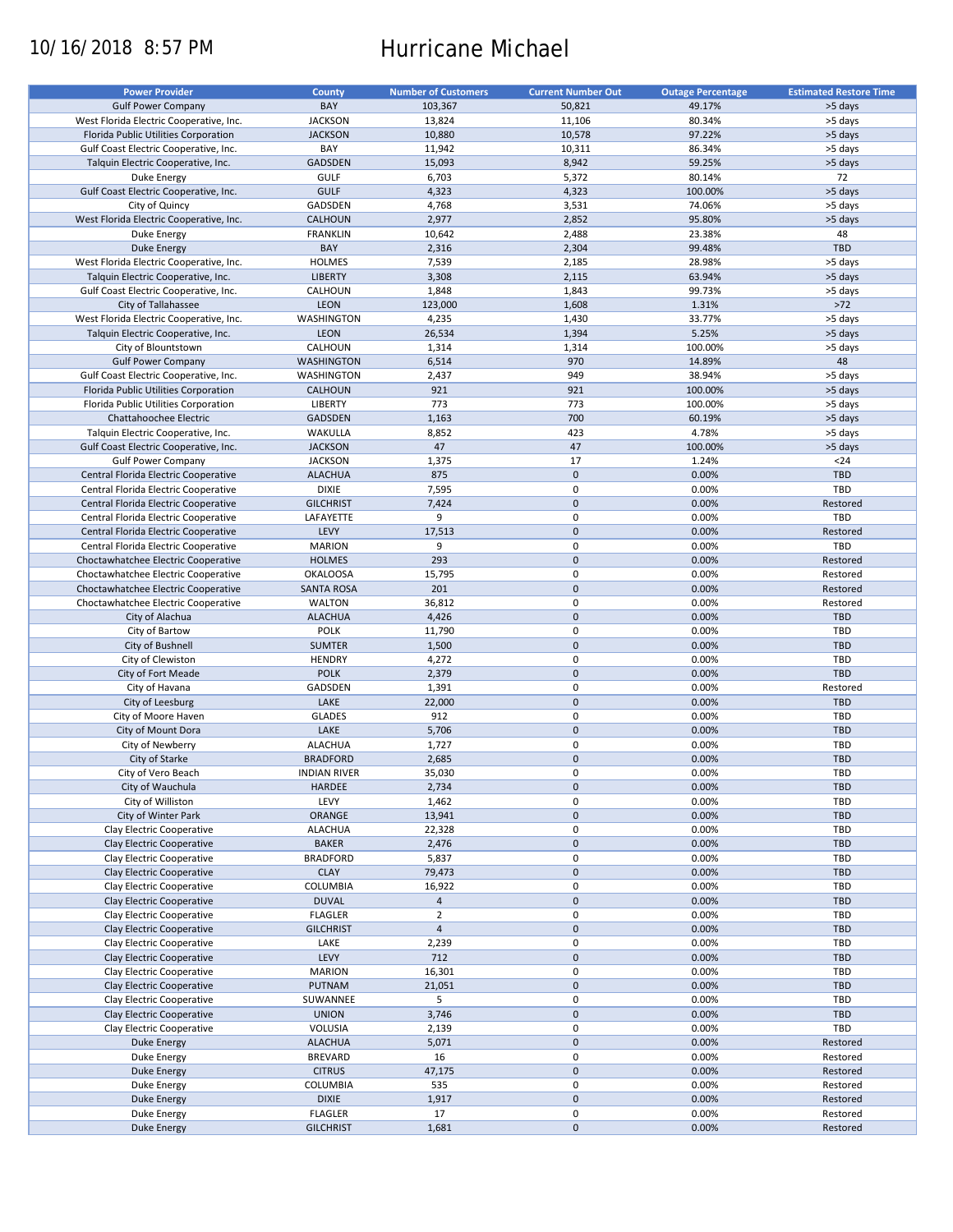## 10/16/2018 8:57 PM Hurricane Michael

| Duke Energy                                        | <b>HAMILTON</b>     | 3,021          | 0           | 0.00% | Restored   |
|----------------------------------------------------|---------------------|----------------|-------------|-------|------------|
| <b>Duke Energy</b>                                 | HARDEE              | 2,746          | $\mathbf 0$ | 0.00% | Restored   |
|                                                    |                     |                |             |       |            |
| Duke Energy                                        | <b>HERNANDO</b>     | 11,823         | 0           | 0.00% | Restored   |
| <b>Duke Energy</b>                                 | <b>HIGHLANDS</b>    | 54,128         | $\mathbf 0$ | 0.00% | Restored   |
|                                                    |                     |                |             |       |            |
| Duke Energy                                        | HILLSBOROUGH        | 24             | 0           | 0.00% | Restored   |
| <b>Duke Energy</b>                                 | <b>JEFFERSON</b>    | 4,829          | $\mathbf 0$ | 0.00% | Restored   |
| Duke Energy                                        | LAFAYETTE           | 880            | $\pmb{0}$   | 0.00% | Restored   |
|                                                    |                     |                |             |       |            |
| <b>Duke Energy</b>                                 | LAKE                | 85,247         | $\mathbf 0$ | 0.00% | Restored   |
| Duke Energy                                        | LEON                | 66             | 0           | 0.00% | Restored   |
|                                                    |                     |                |             |       |            |
| <b>Duke Energy</b>                                 | LEVY                | 3,840          | $\mathbf 0$ | 0.00% | Restored   |
| Duke Energy                                        | <b>MADISON</b>      | 4,037          | 0           | 0.00% | Restored   |
|                                                    |                     |                |             |       |            |
| <b>Duke Energy</b>                                 | <b>MARION</b>       | 66,784         | $\mathbf 0$ | 0.00% | Restored   |
| Duke Energy                                        | ORANGE              | 370,927        | 0           | 0.00% | Restored   |
| <b>Duke Energy</b>                                 | <b>OSCEOLA</b>      | 48,545         | $\mathbf 0$ | 0.00% | Restored   |
|                                                    |                     |                |             |       |            |
| Duke Energy                                        | PASCO               | 140,774        | $\pmb{0}$   | 0.00% | Restored   |
| <b>Duke Energy</b>                                 | PINELLAS            | 526,150        | $\mathbf 0$ | 0.00% | Restored   |
|                                                    |                     |                |             |       |            |
| Duke Energy                                        | <b>POLK</b>         | 103,167        | 0           | 0.00% | Restored   |
| <b>Duke Energy</b>                                 | SEMINOLE            | 154,215        | $\pmb{0}$   | 0.00% | Restored   |
|                                                    |                     |                |             |       |            |
| Duke Energy                                        | SUMTER              | 10,453         | $\pmb{0}$   | 0.00% | Restored   |
| <b>Duke Energy</b>                                 | SUWANNEE            | 833            | $\pmb{0}$   | 0.00% | Restored   |
| Duke Energy                                        | <b>TAYLOR</b>       |                | $\pmb{0}$   | 0.00% | Restored   |
|                                                    |                     | 6,261          |             |       |            |
| <b>Duke Energy</b>                                 | <b>VOLUSIA</b>      | 81,049         | $\pmb{0}$   | 0.00% | Restored   |
| Duke Energy                                        | WAKULLA             | 7,063          | 0           | 0.00% | Restored   |
|                                                    |                     |                |             |       |            |
| Escambia River Electric Cooperative, Inc.          | <b>ESCAMBIA</b>     | 3,452          | $\pmb{0}$   | 0.00% | <b>TBD</b> |
| Escambia River Electric Cooperative, Inc.          | <b>SANTA ROSA</b>   | 7,544          | $\pmb{0}$   | 0.00% | <b>TBD</b> |
|                                                    |                     |                |             |       |            |
| Florida Keys Electric Cooperative                  | <b>MONROE</b>       | 31,941         | $\pmb{0}$   | 0.00% | <b>TBD</b> |
| Florida Power and Light Company                    | <b>ALACHUA</b>      | 1,245          | $\pmb{0}$   | 0.00% | <b>TBD</b> |
|                                                    |                     |                |             |       |            |
| Florida Power and Light Company                    | <b>BAKER</b>        | 5,516          | $\pmb{0}$   | 0.00% | <b>TBD</b> |
| Florida Power and Light Company                    | <b>BRADFORD</b>     | 4,070          | $\pmb{0}$   | 0.00% | <b>TBD</b> |
| Florida Power and Light Company                    |                     |                |             |       |            |
|                                                    | <b>BREVARD</b>      | 312,828        | $\pmb{0}$   | 0.00% | <b>TBD</b> |
| Florida Power and Light Company                    | <b>BROWARD</b>      | 939,530        | $\pmb{0}$   | 0.00% | <b>TBD</b> |
| Florida Power and Light Company                    | <b>CHARLOTTE</b>    | 116,579        | $\pmb{0}$   | 0.00% | <b>TBD</b> |
|                                                    |                     |                |             |       |            |
| Florida Power and Light Company                    | <b>CLAY</b>         | 910            | 0           | 0.00% | TBD        |
| Florida Power and Light Company                    | <b>COLLIER</b>      | 215,499        | $\pmb{0}$   | 0.00% | <b>TBD</b> |
|                                                    |                     |                |             |       |            |
| Florida Power and Light Company                    | <b>COLUMBIA</b>     | 14,144         | 0           | 0.00% | TBD        |
| Florida Power and Light Company                    | <b>DESOTO</b>       | 16,855         | $\pmb{0}$   | 0.00% | <b>TBD</b> |
|                                                    |                     |                |             |       |            |
| Florida Power and Light Company                    | <b>DUVAL</b>        | 9              | 0           | 0.00% | <b>TBD</b> |
| Florida Power and Light Company                    | <b>FLAGLER</b>      | 59,608         | $\pmb{0}$   | 0.00% | <b>TBD</b> |
|                                                    |                     |                |             |       |            |
| Florida Power and Light Company                    | <b>GLADES</b>       | 3,508          | $\pmb{0}$   | 0.00% | <b>TBD</b> |
| Florida Power and Light Company                    | <b>HARDEE</b>       | 33             | $\mathbf 0$ | 0.00% | <b>TBD</b> |
|                                                    | <b>HENDRY</b>       | 9,892          | $\pmb{0}$   | 0.00% | TBD        |
| Florida Power and Light Company                    |                     |                |             |       |            |
| Florida Power and Light Company                    | <b>HIGHLANDS</b>    | 519            | $\mathbf 0$ | 0.00% | <b>TBD</b> |
| Florida Power and Light Company                    | <b>INDIAN RIVER</b> | 57,796         | $\pmb{0}$   | 0.00% | TBD        |
|                                                    |                     |                |             |       |            |
| Florida Power and Light Company                    | LEE                 | 266,497        | $\pmb{0}$   | 0.00% | <b>TBD</b> |
| Florida Power and Light Company                    | MANATEE             | 188,203        | $\pmb{0}$   | 0.00% | TBD        |
|                                                    |                     |                |             |       |            |
| Florida Power and Light Company                    | <b>MARTIN</b>       | 94,739         | $\mathbf 0$ | 0.00% | <b>TBD</b> |
| Florida Power and Light Company                    | MIAMI-DADE          | 1,138,406      | 0           | 0.00% | TBD        |
|                                                    |                     |                | $\pmb{0}$   |       |            |
| Florida Power and Light Company                    | <b>MONROE</b>       | 94             |             | 0.00% | <b>TBD</b> |
| Florida Power and Light Company                    | <b>NASSAU</b>       | 22,701         | $\pmb{0}$   | 0.00% | <b>TBD</b> |
|                                                    |                     |                | $\pmb{0}$   |       | <b>TBD</b> |
| Florida Power and Light Company                    | OKEECHOBEE          | 20,142         |             | 0.00% |            |
| Florida Power and Light Company                    | ORANGE              | 3              | 0           | 0.00% | TBD        |
| Florida Power and Light Company                    | <b>OSCEOLA</b>      | $\overline{3}$ | $\mathbf 0$ | 0.00% | <b>TBD</b> |
|                                                    |                     |                |             |       |            |
| Florida Power and Light Company                    | PALM BEACH          | 750,041        | 0           | 0.00% | <b>TBD</b> |
| Florida Power and Light Company                    | PUTNAM              | 20,144         | $\pmb{0}$   | 0.00% | <b>TBD</b> |
|                                                    |                     |                |             |       |            |
| Florida Power and Light Company                    | SARASOTA            | 270,158        | $\pmb{0}$   | 0.00% | <b>TBD</b> |
| Florida Power and Light Company                    | SEMINOLE            | 55,586         | $\pmb{0}$   | 0.00% | TBD        |
|                                                    |                     |                |             |       |            |
| Florida Power and Light Company                    | ST. JOHNS           | 91,015         | 0           | 0.00% | TBD        |
| Florida Power and Light Company                    | ST. LUCIE           | 129,369        | $\pmb{0}$   | 0.00% | <b>TBD</b> |
| Florida Power and Light Company                    | SUWANNEE            | 5,025          | 0           | 0.00% | TBD        |
|                                                    |                     |                |             |       |            |
| Florida Power and Light Company                    | <b>UNION</b>        | 1,637          | $\pmb{0}$   | 0.00% | TBD        |
| Florida Power and Light Company                    | VOLUSIA             | 179,598        | 0           | 0.00% | TBD        |
|                                                    |                     |                |             |       |            |
| Florida Public Utilities Corporation               | NASSAU              | 15,989         | $\pmb{0}$   | 0.00% | Restored   |
| Fort Pierce Utilities Authority                    | ST. LUCIE           | 27,630         | 0           | 0.00% | TBD        |
|                                                    |                     |                |             |       |            |
| Gainesville (Gainesville Regional Utilities - GRU) | <b>ALACHUA</b>      | 94,473         | $\mathbf 0$ | 0.00% | <b>TBD</b> |
| Glades Electric Cooperative, Inc.                  | <b>GLADES</b>       | 3,015          | 0           | 0.00% | TBD        |
|                                                    |                     |                |             |       |            |
| Glades Electric Cooperative, Inc.                  | HARDEE              | $\mathbf 0$    | $\mathbf 0$ |       | <b>TBD</b> |
| Glades Electric Cooperative, Inc.                  | <b>HENDRY</b>       | 3,530          | $\pmb{0}$   | 0.00% | <b>TBD</b> |
| Glades Electric Cooperative, Inc.                  | <b>HIGHLANDS</b>    | 7,321          | $\pmb{0}$   | 0.00% | TBD        |
|                                                    |                     |                |             |       |            |
| Glades Electric Cooperative, Inc.                  | OKEECHOBEE          | 2,278          | $\pmb{0}$   | 0.00% | TBD        |
| <b>Green Cove Springs Electric</b>                 | <b>CLAY</b>         | 3,889          | $\pmb{0}$   | 0.00% | <b>TBD</b> |
|                                                    |                     |                |             |       |            |
| Gulf Coast Electric Cooperative, Inc.              | <b>WALTON</b>       | 100            | $\pmb{0}$   | 0.00% | TBD        |
| <b>Gulf Power Company</b>                          | <b>ESCAMBIA</b>     | 152,984        | $\pmb{0}$   | 0.00% | Restored   |
|                                                    |                     |                |             |       |            |
| <b>Gulf Power Company</b>                          | <b>HOLMES</b>       | 2,572          | 0           | 0.00% | Restored   |
| <b>Gulf Power Company</b>                          | <b>OKALOOSA</b>     | 94,172         | $\pmb{0}$   | 0.00% | Restored   |
|                                                    |                     |                |             |       |            |